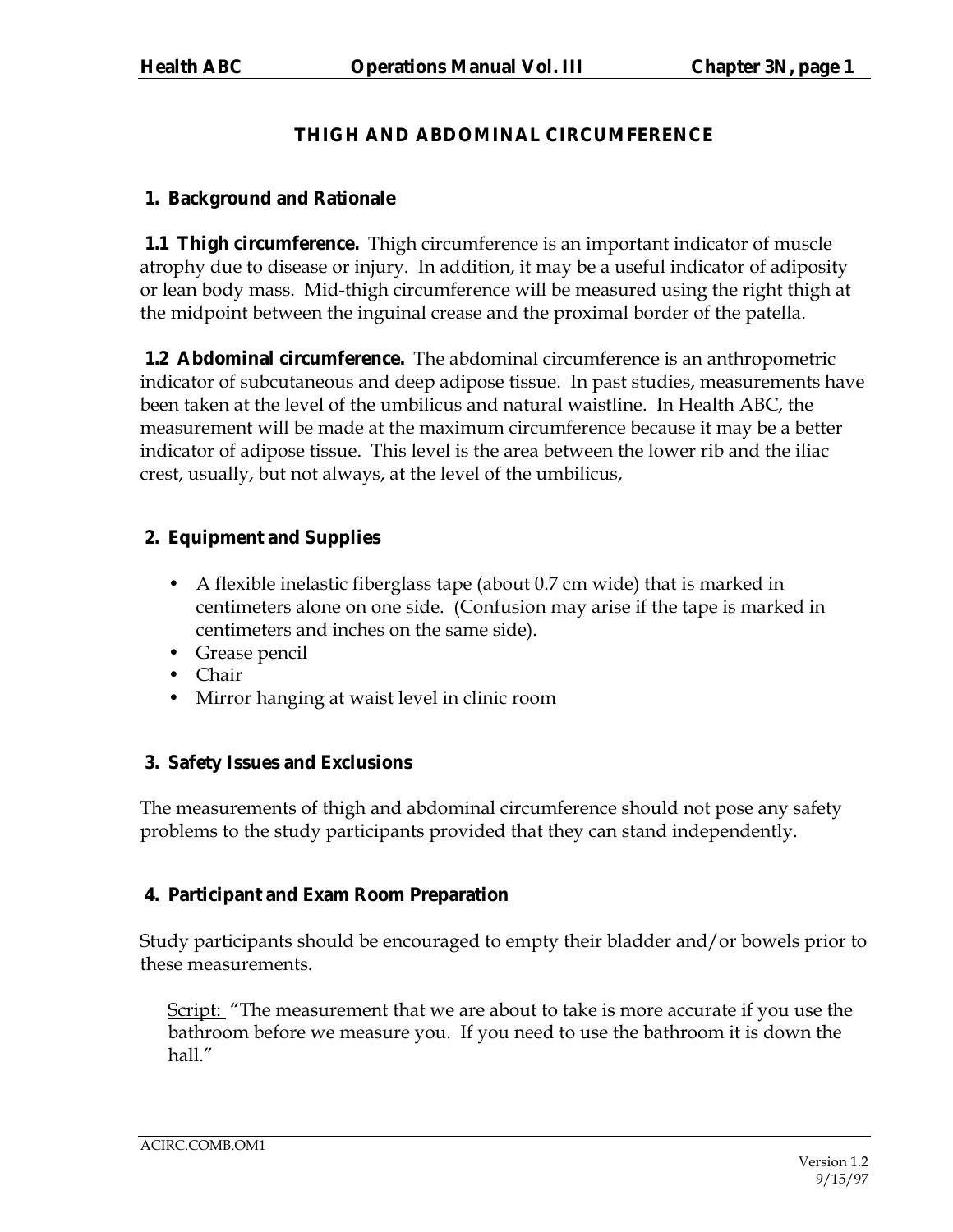The measurements will be taken over bare skin. Participants should be dressed in a clinic gown so that appropriate landmarks can be located and should be instructed prior to the visit not to wear restricting or compressing undergarments, such as girdles or panty hose, which could interfere with the measurement. The thigh measurement is taken on the same side as the quadriceps strength measurement, generally the right side.

## **5. Detailed Measurement Procedures**

## **5.1 Thigh Circumference**

Measure the thigh on the same side used for the isokinetic dynamometer (Kin-Com) strength measurement. This will be the right side unless contraindicated for the Kin-Com test.

1) The participant should start out sitting on a chair, with the knees flexed to about 90 degrees and the thighs horizontal.

<u>Script:</u> "I am going to measure your right thigh circumference. In order to do that I first have to mark your thigh with a cosmetic pencil to determine where to do the measurement.<sup>"</sup>

2) Mark the proximal border of the patella (knee cap). To help locate the landmark, ask the participant to straighten their leg to about a 120 degree angle while keeping their heel on the floor with the thigh muscles relaxed.

3) Locate the midpoint of the inguinal crease (see figure below). This is easily located if the hips are flexed as they will be with the patient seated. To help locate the landmark, ask the participant to lift the thigh about 1 cm. The point where the muscle and tendon contract is the midpoint of the crease.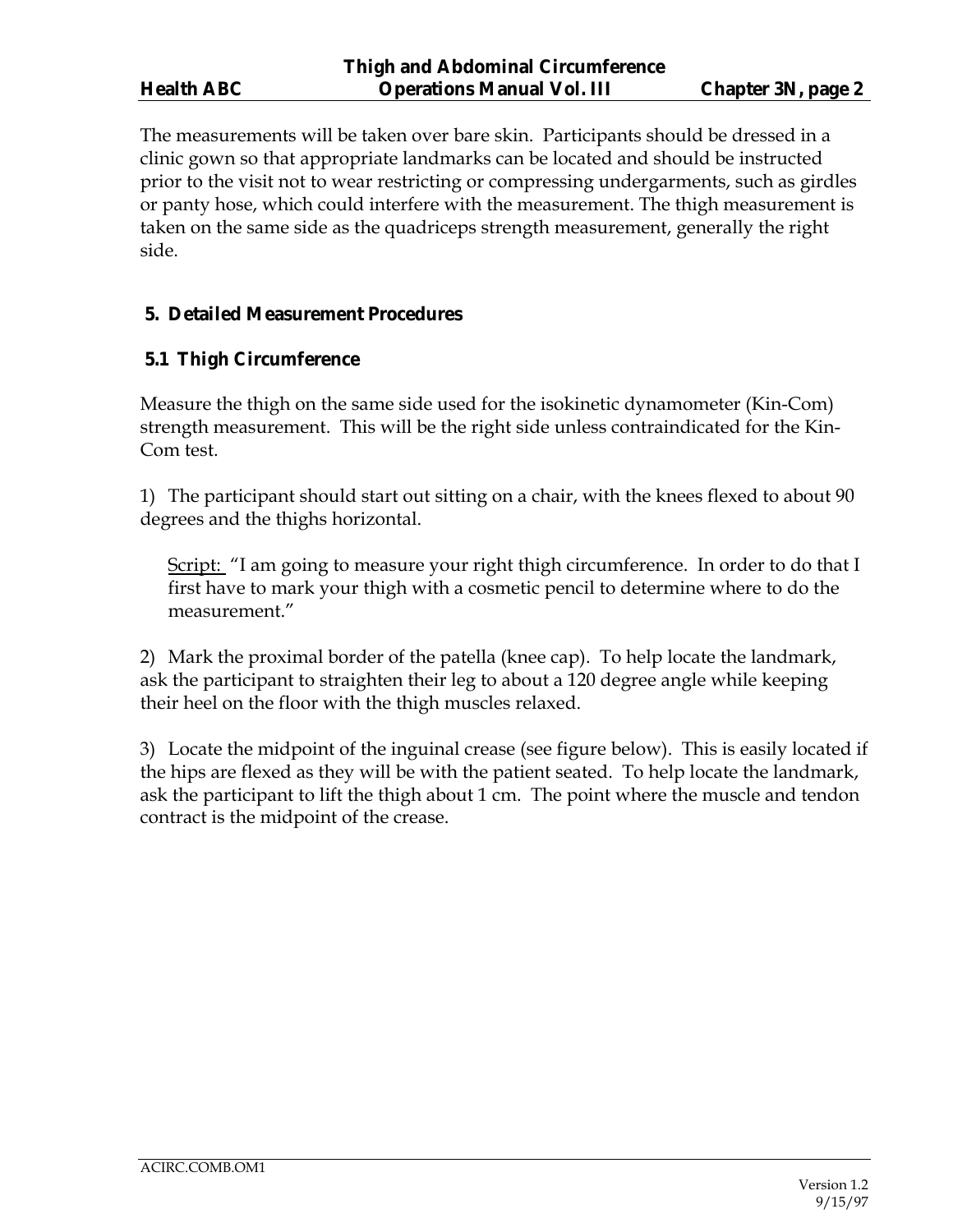

4) With the patient seated and the thigh muscles relaxed, measure, and record on the form, the distance between the inguinal crease and the proximal border of the patella and divide by two to get the midpoint (record the midpoint on the form also). Mark the location with a grease pencil.



5) Ask the participant to stand up and place the heels about 20 cm apart.

The weight should be evenly distributed over both feet, both feet flat on the floor. If balance is a problem, the participant may hold onto a chair or wall. The examiner should be squatting so that their eyes are at the level of the mid thigh.

6) The circumference is measured at the marked midpoint with the measuring tape placed horizontally (that is, perpendicular to the long axis of the thigh) around the thigh. View the thigh from the front and both sides to check this. The tape should be in complete contact with the skin, without compressing the soft tissue. The midpoint mark should be visible in the gap made by the upper and lower wrap of the tape. Make sure that the lower edge of the tape at the zero mark sits directly at the top of the midpoint mark. Make sure that the top edge of the lower wrap of the tape sits directly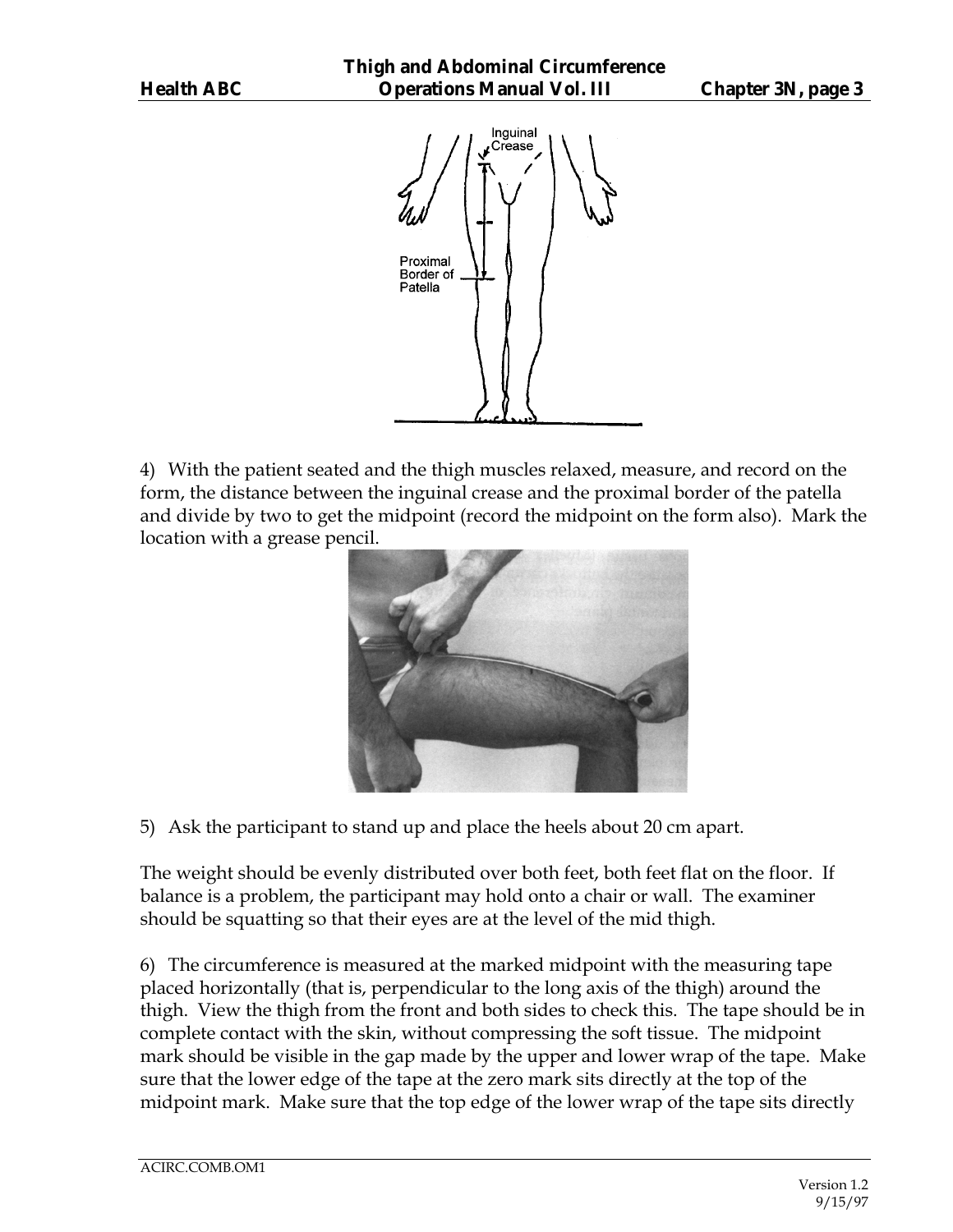below the midpoint mark. Read the value directly below the zero mark (see example in figure on next page: measurement is 51.4 cm).



7) Record the circumference to the nearest 0.1 cm and mark which thigh was measured.

8) Remove and reposition the tape. Repeat the measurement. If the difference between the measurements is > 1 cm, a third and fourth measurement should be obtained. Record all the measurements. The computed value will be the mean of the two or four recorded values.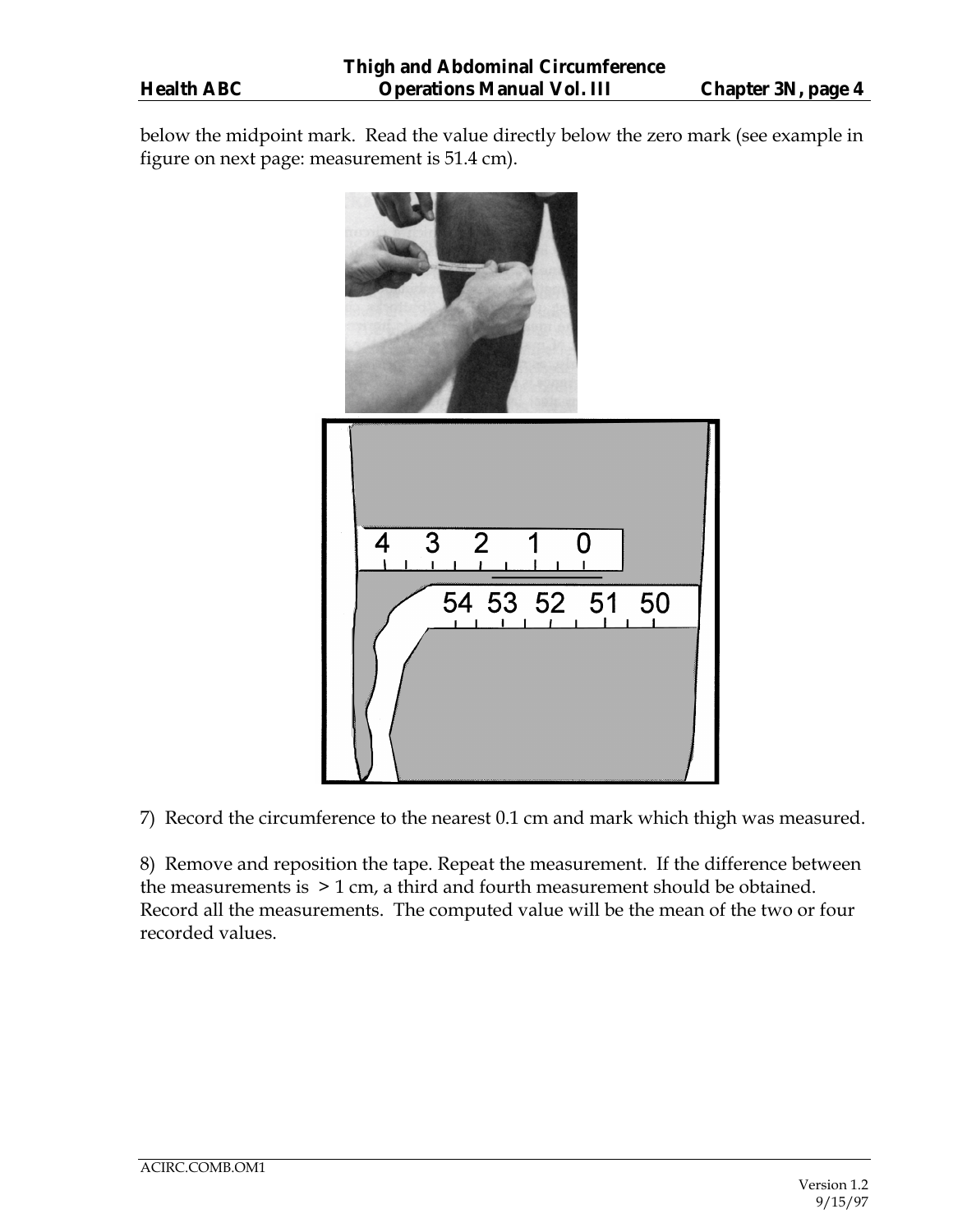## **5.2 Abdominal circumference**

1) Ask the participant to stand with their weight equally distributed on both feet, arms hanging at their side, and head facing straight ahead. They should relax their abdomen and breath normally. The examiner should be sitting or squatting at the side of the participant so that their eyes are at the level of the waist. It may be necessary to view the participant alternately from the front and the side to locate the largest circumference.

Measure the abdominal circumference directly over bare skin. If necessary, lower pants so that waist bands do not produce a bulge in tissue.

2) Pull the tape around the participant's middle at the level of largest circumference with the tape in a horizontal plane. This tends to coincide with the greatest protuberance of the abdomen, as seen from the side. The greatest protuberance is usually at, or near, the level of the umbilicus.

If the largest circumference is obstructed by e.g., stomach pouch, obtain measurement, and mark on the form. In very obese participants the maximal truncal circumference may be at hip level. In this case, measure the widest circumference in the region between the lower ribs and the iliac crest and indicate on the form that the actual maximal circumference was at hip level.

Use a wall mirror hanging at waist level to be sure the tape is in the same horizontal plane all around. An assistant may sometimes be needed to help position the tape behind the participant. Alternately, have the participant help hold the tape in position. Bending their arm slightly should not affect the measurement as long as they maintain an erect posture.

Hold the tape snug against the skin, without compressing the tissue, and with its zero end below the value to be recorded.

3) Make the measurement at the end of a normal expiration to the nearest 0.1 cm.

Script: "I'd like to take a measurement around your middle where it is the largest. I may need to move some of your clothing out of the way. Breath normally. Don't hold your stomach in. Just relax."

4) Remove and reposition the tape. Repeat the measurement. If the difference between the measurements is > 1 cm, a third and fourth measurement should be obtained. Record all the measurements. The computed value will be the mean of the two or four recorded values.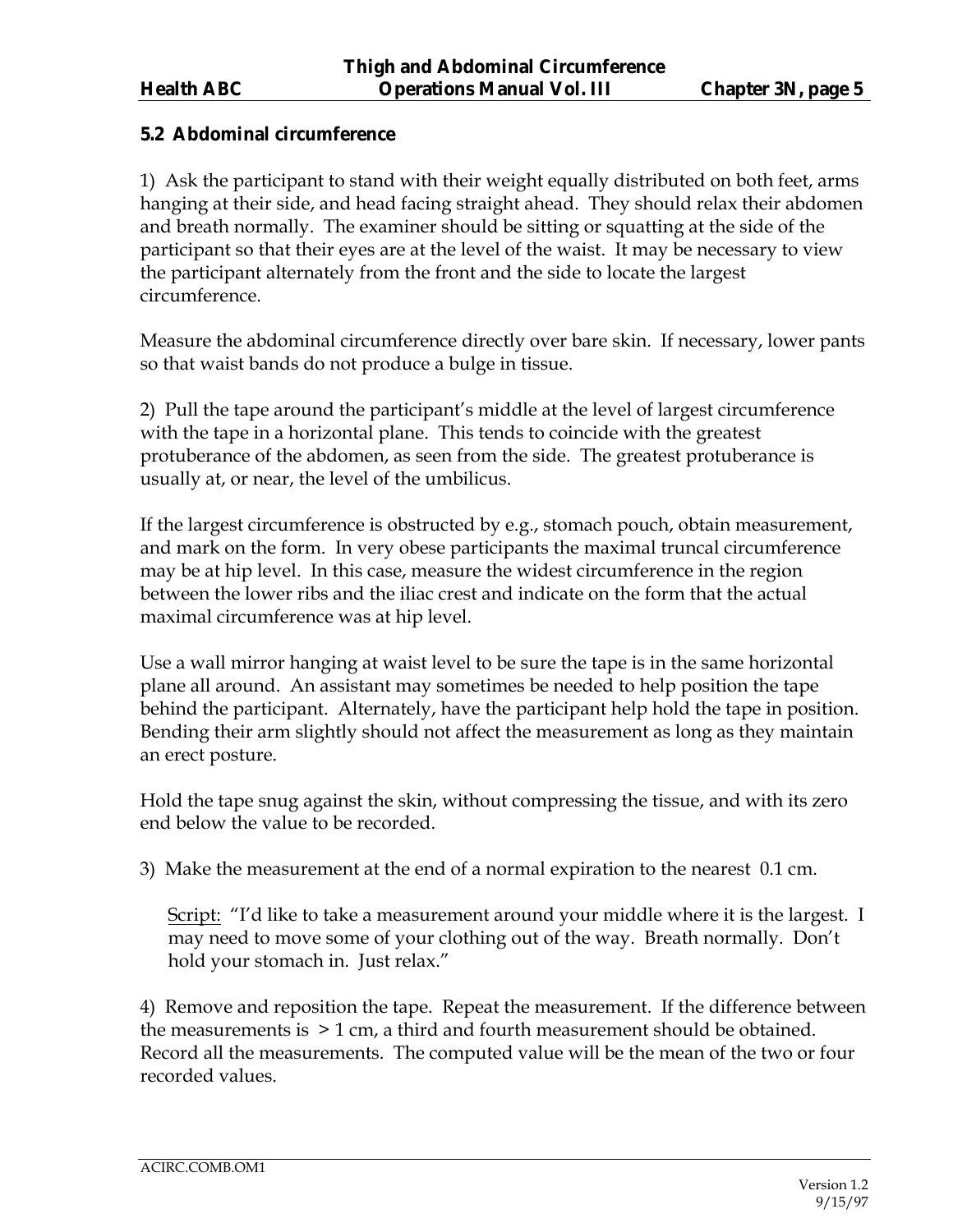#### **6. Procedures for Performing the Measurement at Home**

Same as described above.

### **7. Alert Values/Follow-up/Reporting to Participants**

If they request, the participants will be told of the measurements at the time of the exam.

## **8. Quality Assurance**

### **8.1 Training Requirements**

No special qualifications or experience are required to perform this assessment. Training should include:

- Read and study manual
- Attend HABC training session on techniques (or observe administration by experienced examiner)
- Practice on volunteers with a special emphasis on obese participants (Goal: differences between repeat measurements ≤ 1 cm)
- Compare measurements with those made by experienced colleagues (Goal: keep differences in any measurement  $\leq 1$  cm)
- Discuss problems and questions with local expert or QC officer

### **8.2 Certification Requirements**

- Complete training requirements
- Conduct exam on 2 volunteers:
	- According to protocol, as demonstrated by completed QC checklist
	- Differences between repeat measurements ≤ 1 cm
	- Differences between trainee's and QC Officer's measurements should be  $\leq 1$  cm.

## **8.3 Quality Assurance Checklist**

❑ Tape is inelastic, marked in cm only on one side

### **Thigh circumference**

- ❑ Measurement made on same side as quadriceps strength
	- Side measured indicated on form